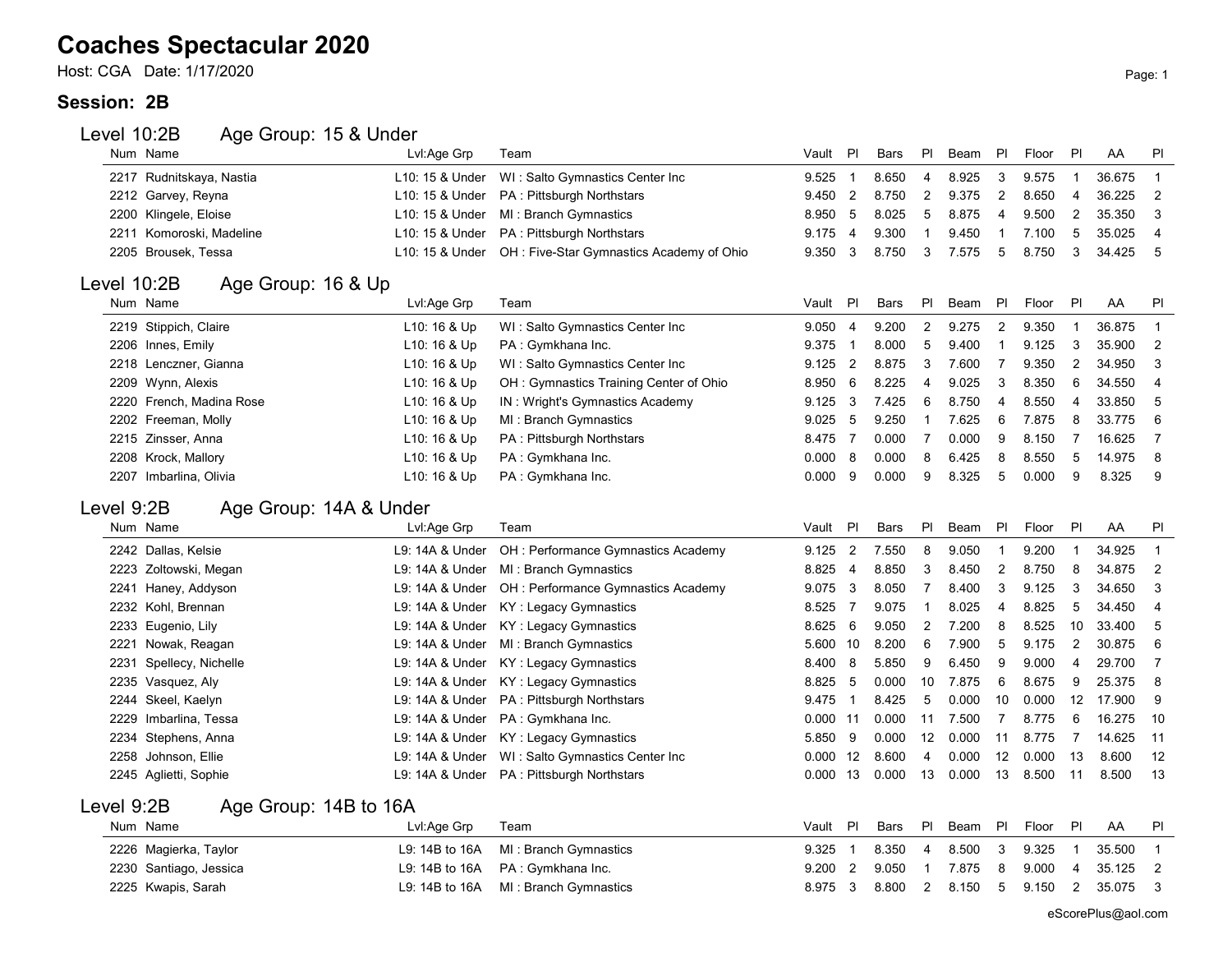## **Coaches Spectacular 2020**

Host: CGA Date: 1/17/2020 Page: 2

#### **Session: 2B**

#### Level 9:2B Age Group: 14B to 16A

|            | Num Name                        | Lvl:Age Grp    | Team                                     | Vault | -PI            | <b>Bars</b> | PI        | Beam  | P  | Floor | PI | AA     | PI             |
|------------|---------------------------------|----------------|------------------------------------------|-------|----------------|-------------|-----------|-------|----|-------|----|--------|----------------|
|            | 2228 Pintos, Isabella           | L9: 14B to 16A | OH: Five-Star Gymnastics Academy of Ohio | 8.950 | 4              | 8.050       | 8         | 8.925 |    | 8.550 | 11 | 34.475 | 4              |
|            | 2248 Ealy, Ashlynn              | L9: 14B to 16A | PA: Pittsburgh Northstars                | 8.725 | -5             | 8.150       |           | 8.750 | 2  | 8.800 | 8  | 34.425 | -5             |
|            | 2246 Bailley, Alexis            | L9: 14B to 16A | <b>PA: Pittsburgh Northstars</b>         | 8.700 | 6              | 8.250       | 5         | 7.475 | 10 | 8.625 | 9  | 33.050 | 6              |
| 2259       | Konitzer, Jenna                 | L9: 14B to 16A | WI: Salto Gymnastics Center Inc          | 8.000 | -9             | 7.850       | 9         | 7.975 | 7  | 8.950 | 5  | 32.775 |                |
| 2238       | Coffey, Carrington              | L9: 14B to 16A | KY: Legacy Gymnastics                    | 8.225 | 8              | 8.600       |           | 6.575 | 11 | 8.175 | 12 | 31.575 | -8             |
| 2237       | Brook, Makenna                  | L9: 14B to 16A | KY: Legacy Gymnastics                    | 8.525 |                | 0.000       | 10        | 7.875 | 9  | 8.950 | 6  | 25.350 | -9             |
| 2247       | Aglietti, Chloe                 | L9: 14B to 16A | PA: Pittsburgh Northstars                | 8.000 | 10             | 0.000       | 11        | 6.350 | 12 | 8.625 | 10 | 22.975 | 10             |
| 2227       | Romig, Grace                    | L9: 14B to 16A | MI: Branch Gymnastics                    | 0.000 | 11             | 0.000       | 12        | 8.250 | 4  | 8.900 |    | 17.150 | -11            |
|            | 2224 Martin, Ellie              | L9: 14B to 16A | MI: Branch Gymnastics                    | 0.000 | 12             | 0.000       | 13        | 8.075 | 6  | 9.025 | 3  | 17.100 | 12             |
|            | 2236 Stokes, Ella               | L9: 14B to 16A | KY: Legacy Gymnastics                    | 0.000 | 13             | 8.200       | 6         | 0.000 | 13 | 0.000 | 13 | 8.200  | 13             |
|            |                                 |                |                                          |       |                |             |           |       |    |       |    |        |                |
|            |                                 |                |                                          |       |                |             |           |       |    |       |    |        |                |
| Level 9:2B | Age Group: 16B & Up<br>Num Name | Lvl:Age Grp    | Team                                     | Vault | PI             | Bars        | <b>PI</b> | Beam  | PI | Floor | PI | AA     | PI             |
| 2251       | Alexander, Sam                  | L9: 16B & Up   | PA: Pittsburgh Northstars                | 9.500 |                | 8.175       | 4         | 8.175 | 4  | 8.775 | 3  | 34.625 |                |
| 2239       | Tyson, Kenni                    | L9: 16B & Up   | KY: Legacy Gymnastics                    | 8.675 | -5             | 8.550       |           | 8.725 |    | 8.550 | 5  | 34.500 | $\overline{2}$ |
| 2253       | Schepner, Hannah                | L9: 16B & Up   | <b>PA: Pittsburgh Northstars</b>         | 9.150 | $\overline{2}$ | 8.700       |           | 7.750 | 8  | 8.700 | 4  | 34.300 | 3              |
| 2257       | Reinert, Bria                   | L9: 16B & Up   | <b>PA: Pittsburgh Northstars</b>         | 8.600 | 6              | 6.400       | 6         | 8.200 | 3  | 9.325 |    | 32.525 | 4              |
| 2243       | Famal, Gabriella                | L9: 16B & Up   | OH: Performance Gymnastics Academy       | 8.350 | 8              | 8.550       |           | 8.125 | 5  | 7.400 | 10 | 32.425 | 5              |
| 2255       | O'Neill, Kelsey                 | L9: 16B & Up   | PA: Pittsburgh Northstars                | 8.725 | 3              | 5.400       |           | 7.875 |    | 7.800 | 9  | 29.800 | 6              |
| 2256       | Zabroski, Jenna                 | L9: 16B & Up   | PA: Pittsburgh Northstars                | 8.725 | 4              | 7.900       | 5         | 0.000 | 9  | 8.950 | 2  | 25.575 |                |
| 2252       | McConnell, Jenna                | L9: 16B & Up   | PA: Pittsburgh Northstars                | 0.000 | -9             | 0.000       | 8         | 8.325 | 2  | 8.450 | 6  | 16.775 | -8             |
| 2260       | Starich, Alexa                  | L9: 16B & Up   | WI: Salto Gymnastics Center Inc          | 0.000 | 10             | 0.000       | 9         | 8.025 | 6  | 8.075 | 8  | 16.100 | -9             |
| 2261       | Hindle, Emma                    | L9: 16B & Up   | WI: Salto Gymnastics Center Inc          | 8.525 |                | 0.000       | 10        | 0.000 | 10 | 0.000 | 11 | 8.525  | 10             |